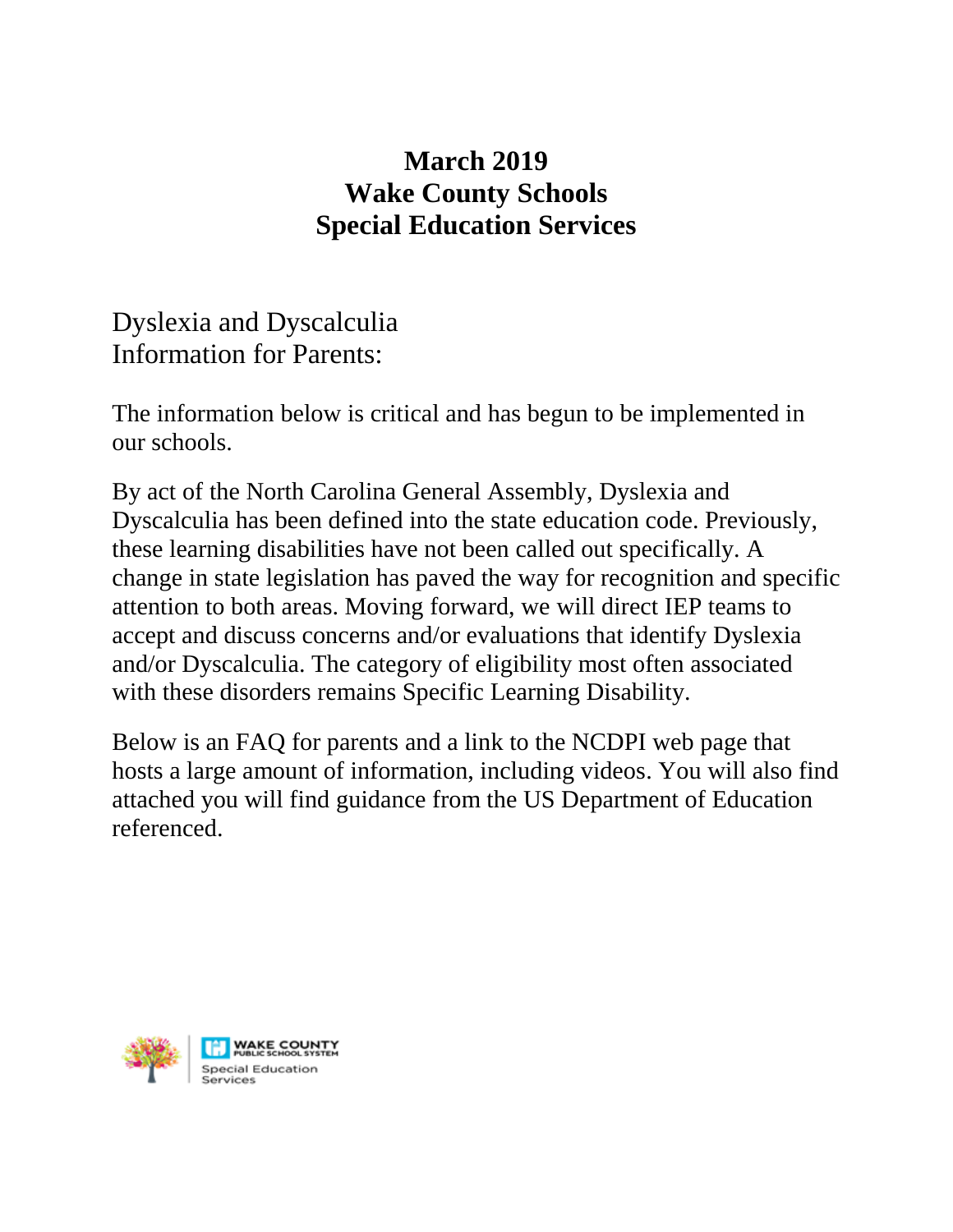## **House Bill 149 Parent FAQ**

The purpose of this FAQ is to inform parents about Wake County Public School's (WCPSS) practices and policies around House Bill 149 related to Dyslexia and Dyscalculia.

Dyslexia is a learning disability that primarily impacts the areas of reading, spelling and writing. The International Dyslexia Association and the U.S. National Institutes of Child Health and Human Development define Dyslexia as follows:

*Dyslexia is a specific learning disability that is neurobiological in origin. This means that:* 

- *It is characterized by difficulties with accurate and/or fluent word recognition and by poor spelling and decoding abilities;*
- *These difficulties typically result from a deficit in the phonological component of language that is often unexpected in relation to other cognitive abilities and the provision of effective classroom instruction;*
- *Secondary consequences may include problems in reading comprehension and reduced reading experience that can impede growth of vocabulary and background knowledge.*

The Individuals with Disabilities Act (IDEA 2004), as well as the North Carolina Department of Public Instruction Policies Governing Services for Children with Disabilities, includes Dyslexia and Dyscalculia as an example of conditions under the definition of Specific Learning Disability.

WCPSS is working with the North Carolina Department of Public Instruction (NC DPI) to update information regarding Dyscalculia as it becomes available. *Dyscalculia is a specific learning disability in math for a child who does not learn at an adequate rate when provided sustained, high quality instruction and scientific research-based intervention matched to their needs.*

| <b>House Bill 149 Requirements</b>                                                                                                                                                                                                                                                                                                                                            | What is WCPSS doing?                                                                                                                                                                                                                                                                               |
|-------------------------------------------------------------------------------------------------------------------------------------------------------------------------------------------------------------------------------------------------------------------------------------------------------------------------------------------------------------------------------|----------------------------------------------------------------------------------------------------------------------------------------------------------------------------------------------------------------------------------------------------------------------------------------------------|
| <b>SECTION 1.</b> It is the intent of the General<br>Assembly that all students with specific<br>learning disabilities, including Dyslexia and<br>Dyscalculia, receive the necessary and<br>appropriate screenings, assessments, and<br>special education services to provide<br>interventions for learning difficulties with<br>language, reading, writing, and mathematics. | <b>ASSESSMENT</b><br><b>Screening: DIBELS</b> (used within the<br>mCLASS system) incorporates tools and<br>screening assessments used for Dyslexia in K-<br>3 classrooms as a universal screener. The<br>Number Knowledge Test (NKT) is the<br>universal screener used for mathematics in K-<br>2. |
|                                                                                                                                                                                                                                                                                                                                                                               | <b>Ongoing Assessments:</b> Embedded within<br>curriculum include assessments related to<br>language, reading, writing and mathematics<br>that are also used to inform data-based<br>decision making. -<br><b>Special Education Eligibility Assessments</b>                                        |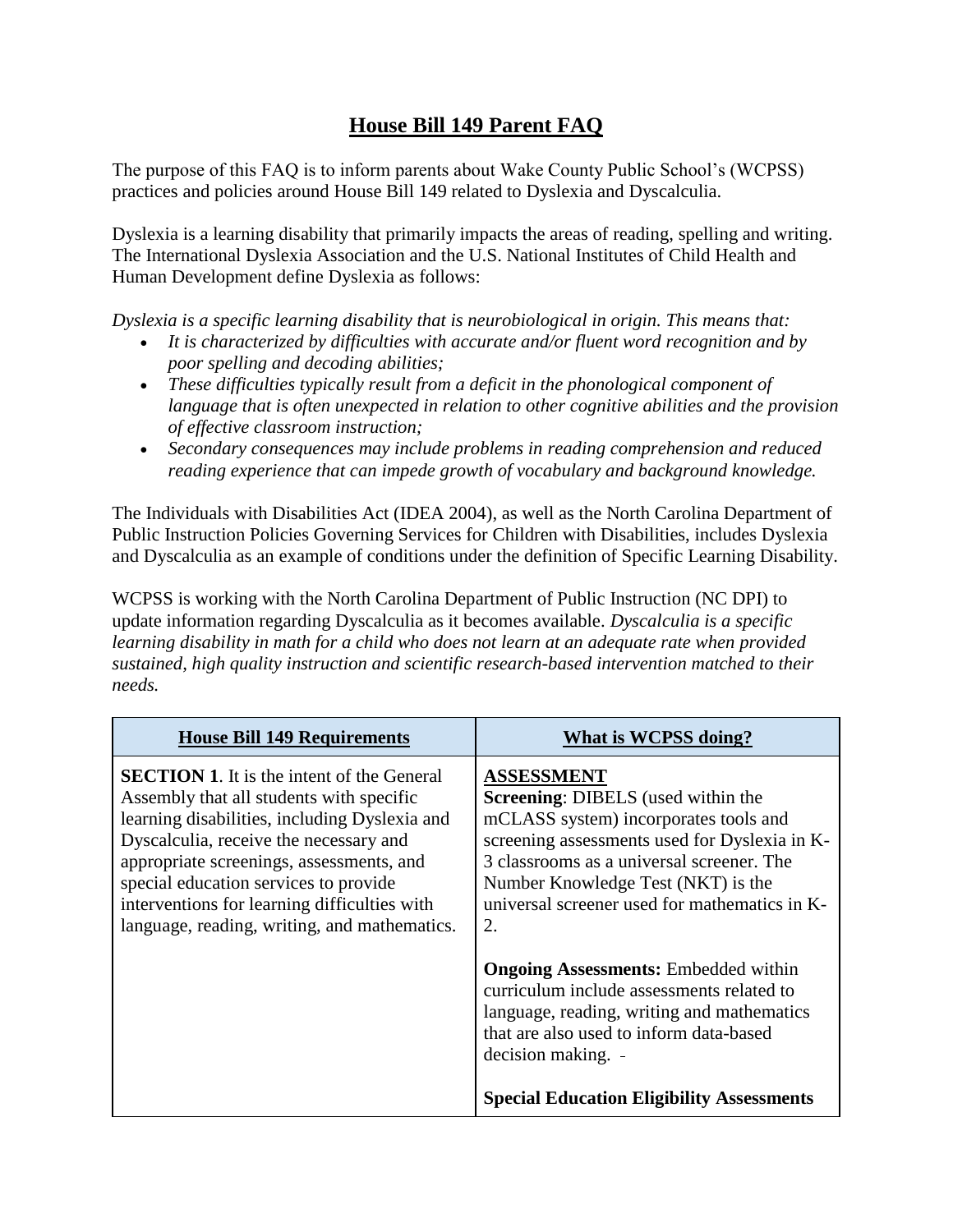|                                                                                                                                                                                                                                                                                                                                                                                                                                                                                                                                                                                                                                                                                                                                                                                                                                                                                                                                                                                                                                                                                                                                                                                                                                                                                                                                                                                                 | As part of a multi-factored evaluation,<br>WCPSS employs a problem-solving approach<br>by using multiple sources of data in order to<br>inform the type of assessments that may be<br>needed. Evaluations may include assessments<br>related to the phonological component of<br>language and/or specific areas of<br>mathematics. The data from the<br>comprehensive process must reflect adverse<br>impact on education requiring specially<br>designed instruction. |
|-------------------------------------------------------------------------------------------------------------------------------------------------------------------------------------------------------------------------------------------------------------------------------------------------------------------------------------------------------------------------------------------------------------------------------------------------------------------------------------------------------------------------------------------------------------------------------------------------------------------------------------------------------------------------------------------------------------------------------------------------------------------------------------------------------------------------------------------------------------------------------------------------------------------------------------------------------------------------------------------------------------------------------------------------------------------------------------------------------------------------------------------------------------------------------------------------------------------------------------------------------------------------------------------------------------------------------------------------------------------------------------------------|------------------------------------------------------------------------------------------------------------------------------------------------------------------------------------------------------------------------------------------------------------------------------------------------------------------------------------------------------------------------------------------------------------------------------------------------------------------------|
| <b>SECTION 2.</b> To provide a definition to<br>enable for the identification of and<br>intervention for students with Dyslexia and<br>students with Dyscalculia, the State Board of<br>Education shall, as part of its policies for<br>specific learning disabilities, define Dyslexia<br>as follows: Dyslexia is a specific learning<br>disability that is neurobiological in origin. It<br>is characterized by difficulties with accurate<br>and/or fluent word recognition and by poor<br>spelling and decoding abilities. These<br>difficulties typically result from a deficit in the<br>phonological component of language that is<br>often unexpected in relation to other cognitive<br>abilities and the provision of effective<br>classroom instruction. Secondary<br>consequences may include problems in<br>reading comprehension and reduced reading<br>experience that can impede growth of<br>vocabulary and background knowledge. The<br>State Board of Education shall include the<br>definition of Dyslexia, as required by this<br>section, in the policies for specific learning<br>disabilities no later than June 30, 2017.<br>Dyscalculia is a specific learning disability in<br>math for a child who does not learn at an<br>adequate rate when provided sustained, high<br>quality instruction and scientific research-<br>based intervention matched to their needs. | WCPSS is in compliance with the State<br>Board's definition that Dyslexia and<br>Dyscalculia are disabilities under the Specific<br>Learning Disability category. The criteria for<br>eligibility for Specific Learning Disability<br>also stipulate that Dyslexia and/or Dyscalculia<br>diagnosis alone does not qualify a student for<br>an IEP. The data must reflect an adverse<br>impact on education requiring specially<br>designed instruction.                |
|                                                                                                                                                                                                                                                                                                                                                                                                                                                                                                                                                                                                                                                                                                                                                                                                                                                                                                                                                                                                                                                                                                                                                                                                                                                                                                                                                                                                 |                                                                                                                                                                                                                                                                                                                                                                                                                                                                        |